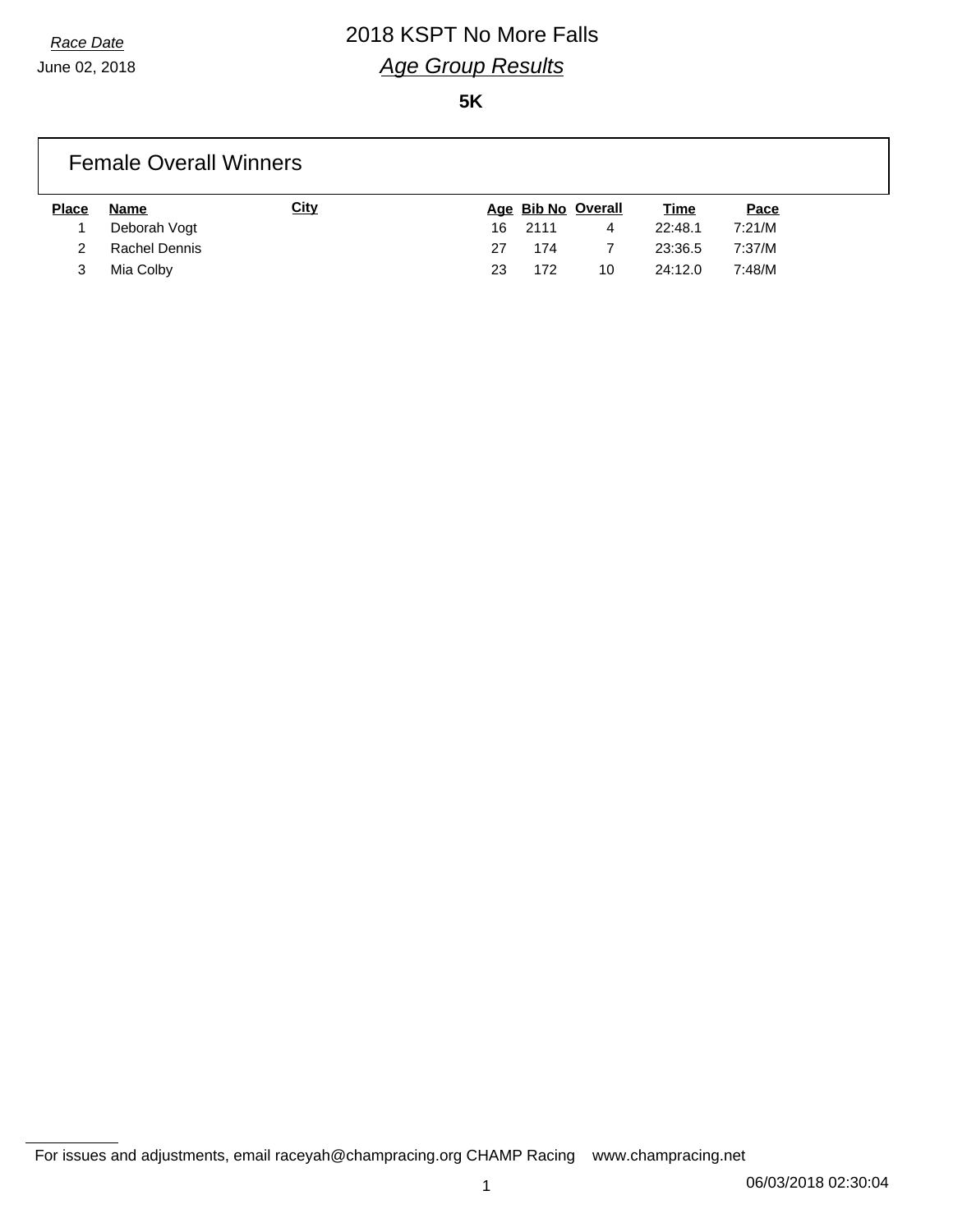## *Race Date* 2018 KSPT No More Falls *Age Group Results*

June 02, 2018

#### **5K**

|                   | Female 18 and Under        |             |    |      |                          |                 |                |
|-------------------|----------------------------|-------------|----|------|--------------------------|-----------------|----------------|
| <b>Place</b><br>1 | <b>Name</b><br>Amelia Ross | <b>City</b> | 11 | 1717 | Age Bib No Overall<br>14 | Time<br>25:54.3 | Pace<br>8:21/M |
| 2                 | Moira Smith                |             | 13 | 98   | 42                       | 35:12.6         | 11:21/M        |
| Female 19 to 29   |                            |             |    |      |                          |                 |                |
| <b>Place</b>      | <b>Name</b>                | <b>City</b> |    |      | Age Bib No Overall       | <b>Time</b>     | Pace           |
| 1                 | Leeanna Hoover             |             | 28 | 1000 | 19                       | 26:57.0         | 8:42/M         |
| $\overline{2}$    | Lauren Rutherford          |             | 20 | 1797 | 22                       | 28:14.1         | 9:06/M         |
| 3                 | <b>Emily Masters</b>       |             | 19 | 1544 | 32                       | 32:22.9         | 10:26/M        |
| 4                 | Natasha Mordue             |             | 26 | 1561 | 59                       | 43:41.7         | 14:05/M        |
| 5                 | <b>Taylor Wise</b>         |             | 23 | 2159 | 61                       | 49:58.3         | 16:07/M        |
|                   | Female 30 to 39            |             |    |      |                          |                 |                |
| <b>Place</b>      | Name                       | <b>City</b> |    |      | Age Bib No Overall       | <b>Time</b>     | Pace           |
| $\mathbf{1}$      | Denise Jimenez             |             | 38 | 1062 | 17                       | 26:27.6         | 8:32/M         |
| 2                 | <b>Holly Tusko</b>         |             | 37 | 2051 | 26                       | 29:09.8         | 9:24/M         |
| 3                 | Jen Wirsching              |             | 39 | 2146 | 35                       | 32:35.7         | 10:31/M        |
| 4                 | Jennifer Smith             | Avon OH     | 36 | 1822 | 37                       | 32:56.0         | 10:37/M        |
| 5                 | Sarah Kelly                |             | 38 | 1158 | 38                       | 32:57.0         | 10:38/M        |
| 6                 | Nicole Olechnowicz         |             | 37 | 1710 | 40                       | 33:18.7         | 10:45/M        |
| $\overline{7}$    | Emma Wartko                |             | 30 | 227  | 43                       | 35:53.9         | 11:35/M        |
| 8                 | Angie Aivazis              |             | 39 | 48   | 52                       | 37:47.7         | 12:11/M        |
|                   | Female 40 to 49            |             |    |      |                          |                 |                |
| <b>Place</b>      | <b>Name</b>                | City        |    |      | Age Bib No Overall       | <b>Time</b>     | Pace           |
| 1                 | Michelle Yukich            | Stow OH     | 40 | 645  | 16                       | 26:27.4         | 8:32/M         |
| 2                 | Julie Rutherford           |             | 43 | 1790 | 28                       | 30:39.8         | 9:53/M         |
| 3                 | Amy Yamokowski             |             | 41 | 2287 | 34                       | 32:31.4         | 10:29/M        |
| 4                 | Karen Steigmeier           | Stow OH     | 45 | 1868 | 36                       | 32:38.0         | 10:32/M        |
| 5                 | Marisa Bartlette-Willis    |             | 42 | 166  | 39                       | 32:57.5         | 10:38/M        |
| 6                 | Laura Mallo                |             | 45 | 1424 | 49                       | 36:46.9         | 11:52/M        |
| 7                 | <b>Missy Mante</b>         |             | 48 | 1527 | 55                       | 41:00.9         | 13:14/M        |
|                   | Female 50 to 59            |             |    |      |                          |                 |                |
| <b>Place</b>      | <b>Name</b>                | <b>City</b> |    |      | Age Bib No Overall       | <b>Time</b>     | Pace           |
|                   |                            |             |    |      |                          |                 |                |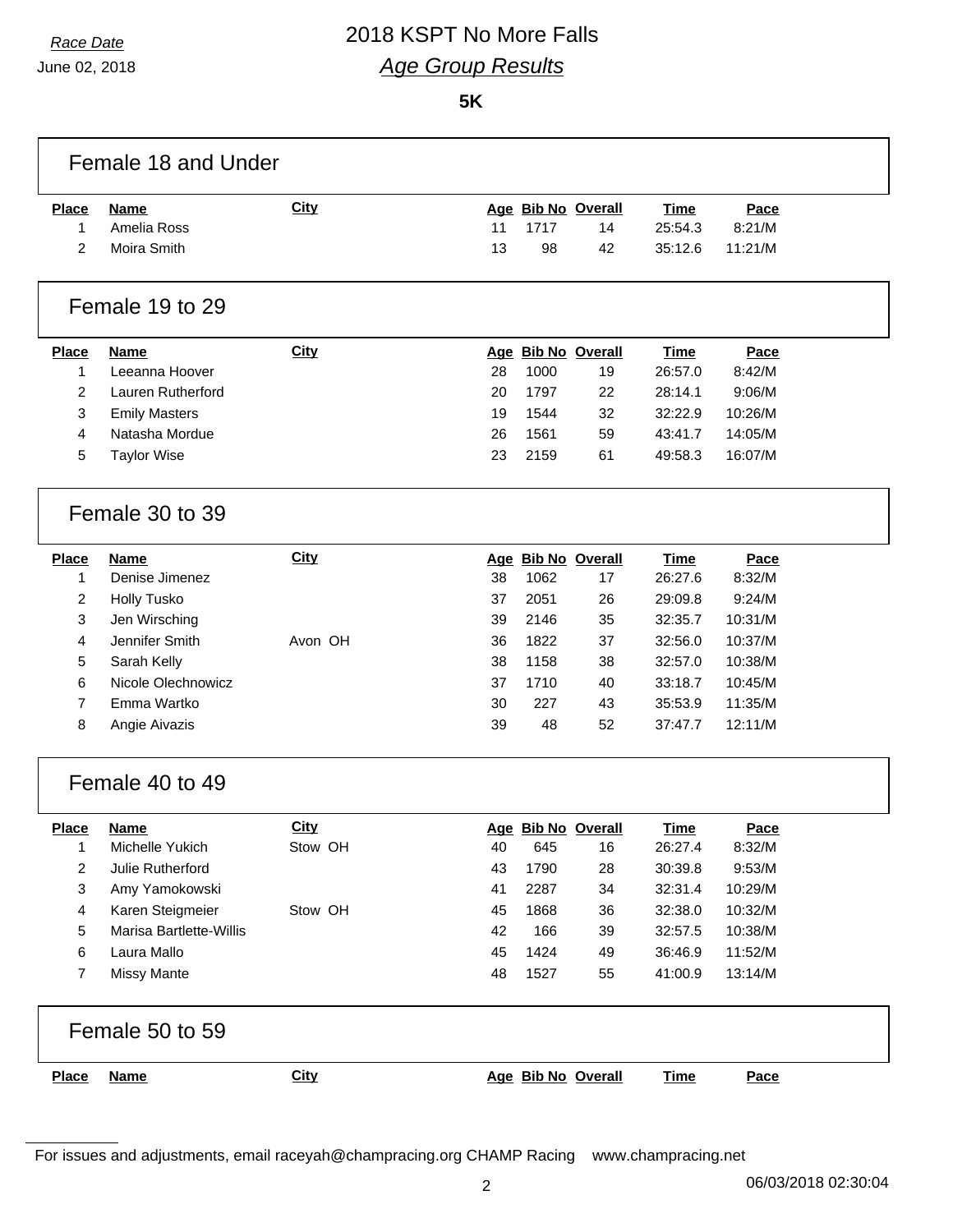## *Race Date* 2018 KSPT No More Falls *Age Group Results*

#### **5K**

|              | Female 50 to 59       |             |    |      |                    |             |         |  |
|--------------|-----------------------|-------------|----|------|--------------------|-------------|---------|--|
| <b>Place</b> | Name                  | <b>City</b> |    |      | Age Bib No Overall | <u>Time</u> | Pace    |  |
|              | Rebecca Foldi         |             | 56 | 2134 | 41                 | 34:42.9     | 11:12/M |  |
| 2            | Terri Light           |             | 56 | 1169 | 58                 | 42:52.3     | 13:50/M |  |
|              |                       |             |    |      |                    |             |         |  |
|              | $F$ amala 60 and Over |             |    |      |                    |             |         |  |

#### emale 60 and Over

| <b>Place</b> | Name           | <b>City</b> |    | Age Bib No Overall |    | Time    | Pace    |
|--------------|----------------|-------------|----|--------------------|----|---------|---------|
|              | Linda Teodosio |             | 61 | 2041               | 20 | 27:11.0 | 8:46/M  |
| 2            | Marv Fox       |             | 66 | 210                | 50 | 37:43.1 | 12:10/M |
| 3            | Dana Binkley   | Akron OH    | 61 | 169                | 53 | 39:25.0 | 12:43/M |

For issues and adjustments, email raceyah@champracing.org CHAMP Racing www.champracing.net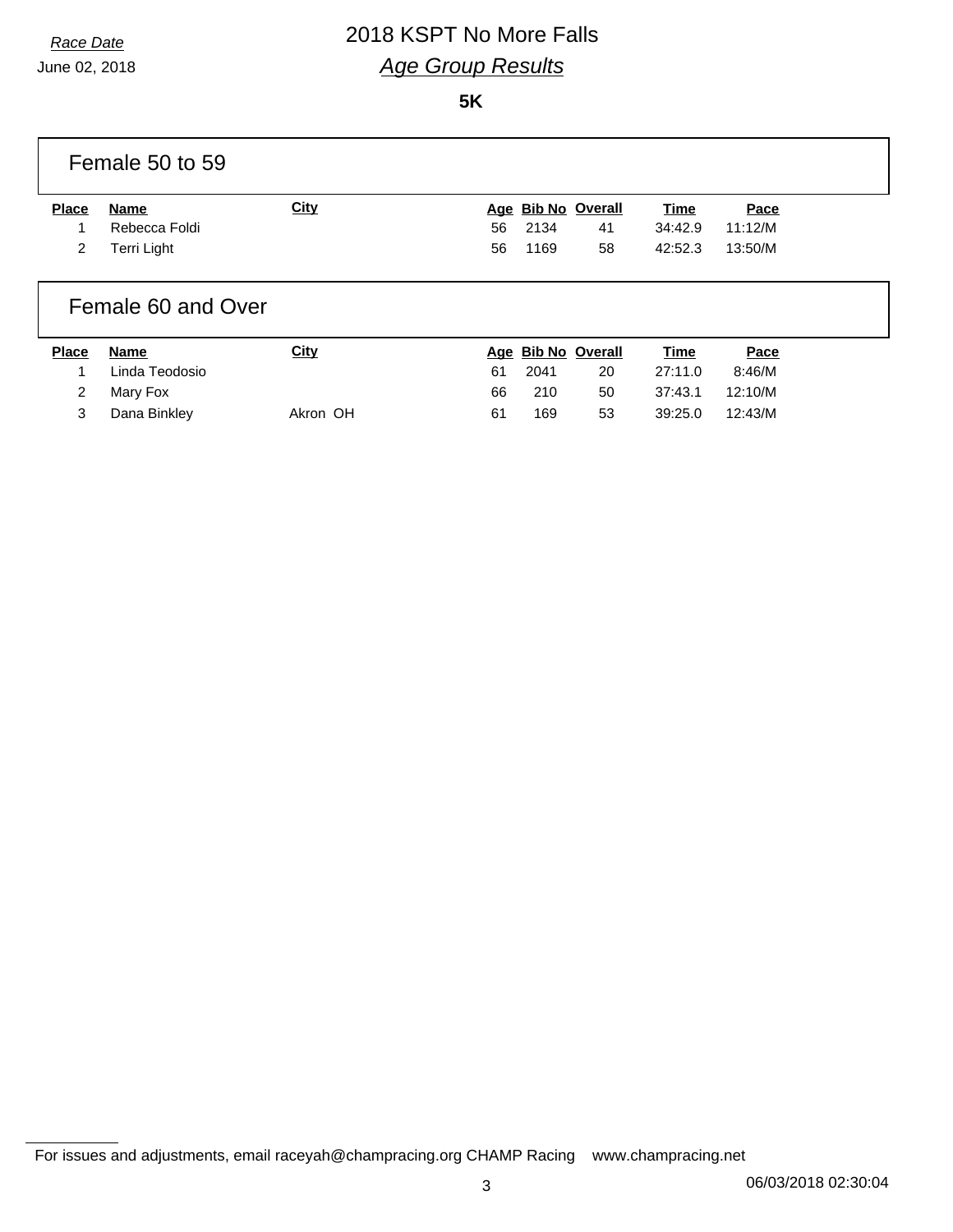# *Race Date* 2018 KSPT No More Falls *Age Group Results*

**5K**

#### Male Overall Winners **Place Name City Age Bib No Overall Time Pace** 1 Joshua Vogt 17 2078 1 19:53.5 6:25/M 2 Curt Bachus -- 53 158 2 20:20.2 6:34/M 3 John Francis Tallmadge OH 55 264 3 20:48.6 6:43/M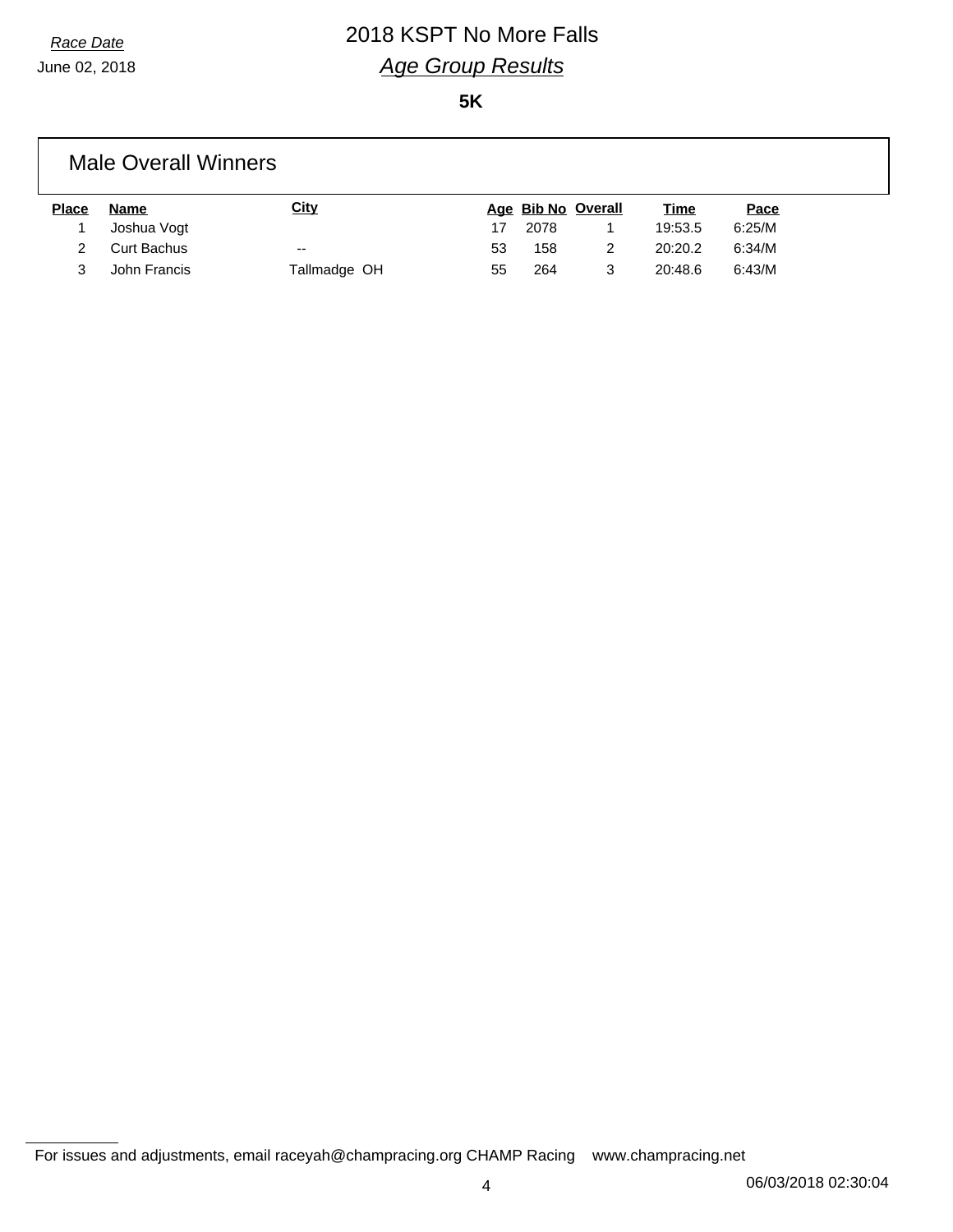### *Race Date* 2018 KSPT No More Falls *Age Group Results*

**5K**

|                | Male 18 and Under        |             |    |      |                    |             |         |
|----------------|--------------------------|-------------|----|------|--------------------|-------------|---------|
| <b>Place</b>   | <b>Name</b>              | <b>City</b> |    |      | Age Bib No Overall | <b>Time</b> | Pace    |
| 1              | Michael Stuhldreher      |             | 13 | 1836 | 5                  | 23:25.9     | 7:33/M  |
| $\overline{2}$ | <b>Justin Rutherford</b> |             | 16 | 1779 | 9                  | 24:05.9     | 7:46/M  |
| 3              | David King               |             | 14 | 47   | 25                 | 29:01.0     | 9:22/M  |
| 4              | Alex Stockinger          |             | 16 | 274  | 45                 | 36:14.1     | 11:41/M |
| 5              | <b>Brody Mallo</b>       |             | 11 | 1439 | 47                 | 36:46.4     | 11:52/M |
| 6              | Bjorn Schwarzenbach      |             |    | 627  | 56                 | 41:18.3     | 13:19/M |
|                | Male 19 to 29            |             |    |      |                    |             |         |
| <b>Place</b>   | <b>Name</b>              | <b>City</b> |    |      | Age Bib No Overall | <b>Time</b> | Pace    |
| 1              | Jake Rutherford          |             | 24 | 1743 | 6                  | 23:34.5     | 7:36/M  |
| $\overline{c}$ | <b>Tony Wallis</b>       |             | 26 | 2112 | 8                  | 23:48.2     | 7:41/M  |
| 3              | Kevin Baker              |             | 29 | 156  | 11                 | 24:19.5     | 7:51/M  |
| 4              | <b>Curtis Vozar</b>      |             | 26 | 245  | 13                 | 25:41.3     | 8:17/M  |
| 5              | Jeremy Light             |             | 24 | 1145 | 29                 | 30:48.8     | 9:56/M  |
| 6              | Boris Schwarzenbach      |             | 22 | 1818 | 44                 | 36:12.9     | 11:41/M |
|                | Male 30 to 39            |             |    |      |                    |             |         |
| <b>Place</b>   | <b>Name</b>              | <b>City</b> |    |      | Age Bib No Overall | <b>Time</b> | Pace    |
| $\mathbf{1}$   | Jonathan Hawk            |             | 32 | 126  | 24                 | 28:40.7     | 9:15/M  |
| $\overline{2}$ | Michael Skotko           |             | 31 | 1821 | 30                 | 30:58.4     | 9:59/M  |
| 3              | Kohei Takasaki           |             | 35 | 1864 | 31                 | 31:34.7     | 10:11/M |
| $\overline{4}$ | Dan Ott                  |             | 33 | 1711 | 46                 | 36:15.0     | 11:42/M |
|                | Male 40 to 49            |             |    |      |                    |             |         |
| <b>Place</b>   | <b>Name</b>              | <b>City</b> |    |      | Age Bib No Overall | <b>Time</b> | Pace    |
| 1              | <b>Troy Stuhldreher</b>  | akron OH    | 48 | 1833 | 18                 | 26:46.9     | 8:38/M  |
|                |                          |             |    |      |                    |             |         |
| $\overline{2}$ | Mick Yamada              |             | 42 | 2222 | 23                 | 28:19.7     | 9:08/M  |
| 3              | Jamie Mante              |             | 47 | 1469 | 54                 | 39:31.7     | 12:45/M |
| 4              | John Anderson            |             | 45 | 153  | 57                 | 41:26.4     | 13:22/M |
|                | Male 50 to 59            |             |    |      |                    |             |         |
| <b>Place</b>   | <b>Name</b>              | <b>City</b> |    |      | Age Bib No Overall | <b>Time</b> | Pace    |
| 1              | Jerry Hughes             |             | 59 | 1059 | 15                 | 25:58.7     | 8:23/M  |